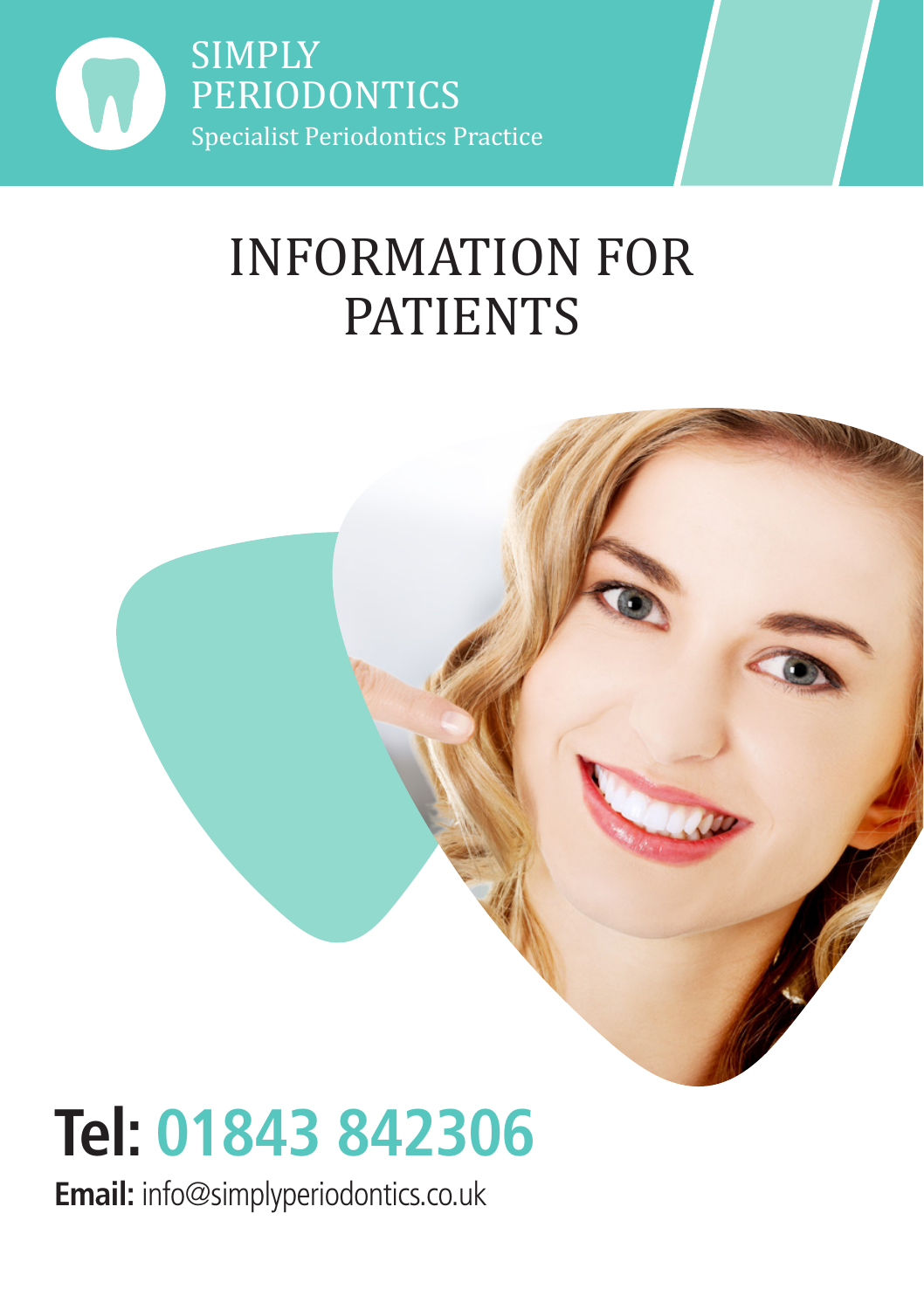#### **Welcome to Simply Periodontics, a referral clinic, providing high quality treatment for periodontal (gum) disease.**

At **Simply Periodontics** we use the most up to date techniques and advice for our patients to ensure that the best standard of periodontal care is achieved.

A Periodontist is a dentist who specialises in the prevention and treatment of Gum Disease. Whilst all dentists will have been trained in the diagnosis and treatment of the disease. It is common practice to refer more complex or severe cases to a periodontist or a dentist with special interest in Periodontics.

Periodontal Disease or 'Gum' Disease is a very common condition in which the gums and deeper supporting structures become red and inflamed. Left untreated, progression of this disease leads to the loosening and potential loss of the teeth.

If you require treatment or advice for your gum condition, your dentist will make a referral. You may also contact us directly to arrange a consultation.

#### **YOUR FIRST CONSULTATION APPOINTMENT**

At this appointment, you will have a full periodontic assessment and the opportunity to discuss your treatment including any concerns or questions you may have. Following your assessment, a treatment plan including options and costs will be provided before your treatment commences. Rest assured that you will remain registered with your own dentist and at the SIMPLY PERIODONTICS clinic you will only receive advice and treatment relating to the periodontic treatment for which you have been referred. We will send details of the treatment you have received at SIMPLY PERIODONTICS to you and your dentist.

#### At **Simply Periodontics** it is important to us that patients:

- $\blacksquare$  Feel comfortable and satisfied with our service before, during and after treatment
- $\blacksquare$  Fully understand the stages of the treatment outlined in the treatment plan as well as the costs involved (these will be discussed at the initial consultation appointment)
- $\blacksquare$  Feel able to contact us at any time with queries
- $\blacksquare$  Be assured that by choosing us to provide your periodontic treatment that your registration with your regular dentist will not be affected.

### **FREQUENTLY ASKED QUESTIONS**

#### **WHAT IS PERIODONTAL (GUM) DISEASE?**

In summary, Periodontal Disease or 'Gum Disease' is a very common condition in which the gums and deeper supporting structures become red and inflamed. There may also be some bleeding of the gums during tooth brushing/flossing. This stage is called 'gingivitis' and can be reversed with treatment from your dentist and good oral hygiene. Inflammation develops when a layer of bacteria and food debris, known as plaque, builds up and is left undisturbed on the teeth and hardens into calculus. This build up tends to occur commonly in hard-to-reach areas such as between the teeth. If gingivitis is left untreated, the disease may then progress into Periodontitis where plaque and calculus build up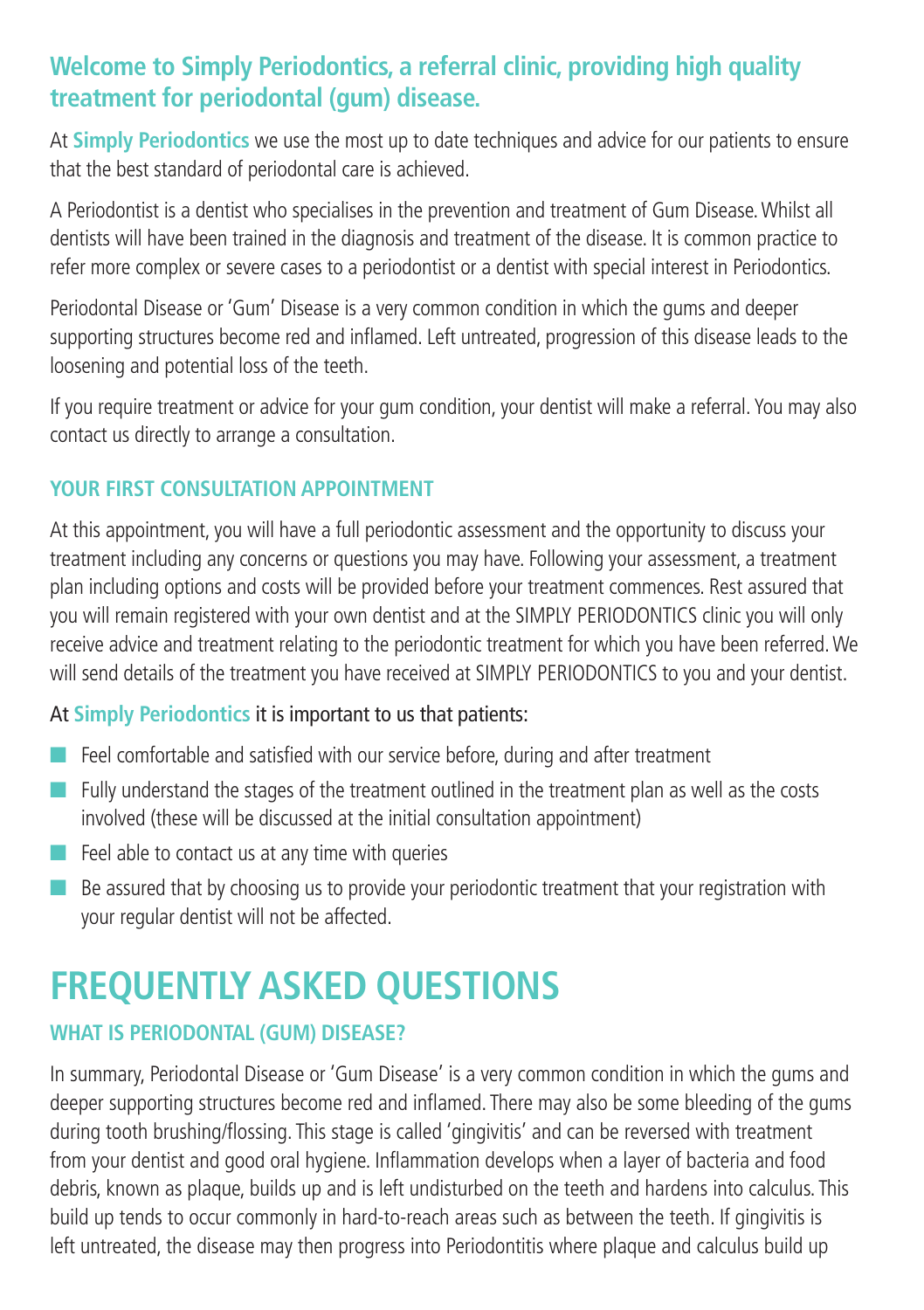below the gum line creating pockets (increased space) between the teeth and gums. As the disease progresses further, the pockets get deeper and the supporting bone is lost, eventually leading to loosening and potential loss of teeth.

#### **WHAT ARE THE SYMPTOMS OF PERIODONTAL DISEASE?**

It is largely a silent and painless disease, so it is possible to have no obvious symptoms. However, patients with more advanced periodontal disease may experience some of the following symptoms:

**n** Red, swollen, tender or bleeding gums

**n** Bad breath or bad taste

- $\blacksquare$  Deep pockets around the teeth
- **n** Loose or moving teeth
- $\blacksquare$  Tooth sensitivity to heat/cold
- $\blacksquare$  Receding gums around the teeth (teeth look longer)
- $\blacksquare$  Missing teeth
- spaces between the teeth

#### **WHAT CAUSES PERIODONTAL DISEASE?**

Around 40% of the population is susceptible to periodontal disease due to a lowered resistance to periodontal bacteria. This causes a continuing gum inflammation as the disease progresses. The main factors that can cause a dramatic increase in the severity of your periodontal disease are:

 $\blacksquare$  Poor oral hygiene  $\blacksquare$  Smoking  $\Box$  Genetic factors n Diahatas n Stress  $\Box$  Chronic ilness

#### **HOW IS PERIODONTAL DISEASE TREATED?**

The aim of treatment is to halt the progression of the disease and to restore and maintain gum health. The specific treatment depends on the type and stage of the disease and this will vary according to each patients individual needs. Following your initial assessment, we will discuss the treatment options available to you.

In most cases, the first step of any treatment is to remove the plaque and calculus deposits from beneath the gum line and to prevent it from coming back. This is called 'debridement', which is done under local anaesthetic and allows the gum tissue to heal and reattach. If the disease has been left untreated for a long time, treatment can be more difficult and take longer.

Maintenance therapy or supportive periodontal therapy is an ongoing program designed to prevent periodontal disease from recurring in patients who have undergone periodontal treatment. This ongoing phase will allow assessment of your health and make sure that infection stays under control.

Successful periodontal treatment requires your full co-operation and commitment to your daily oral hygiene practices as well as attendance at regular follow-up appointments.

#### **HOW CAN PERIODONTAL DISEASE BE PREVENTED?**

Regular dental examinations and screening for pocket formation and bone loss will help. You must remove plaque from your teeth and gums every day with proper brushing and flossing. In addition, professional cleaning needs to be carried out at least twice a year. The frequency of professional cleaning will depend on your individual needs. If your dentist suspects periodontitis an appropriate referral should be made as soon as possible.